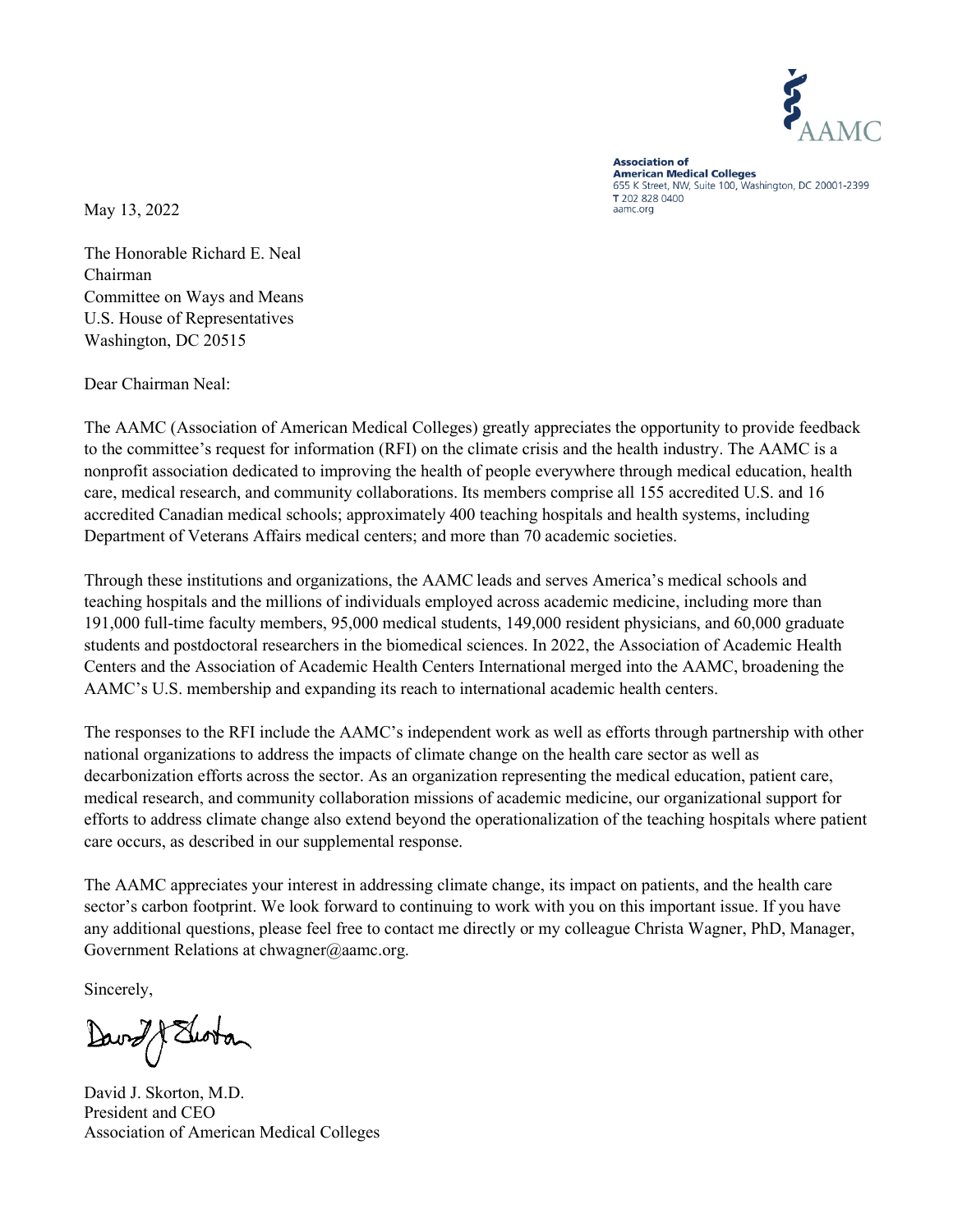# **Climate Crisis Request for Information Committee on Ways and Means**

PART I – Overview of Association and Climate-Focused Leadership *The following questions will provide us with information about your association's leadership and the ways you dedicate organizational resources to your members to address the climate crisis.*

## \* 1. What is the full name of your association? **Association of American Medical Colleges (AAMC)**

\* 2. Which of the following *best* describes your association? Select all that apply. *Health Facility Association Professional/Accreditation Association* Manufacturer/Supply Chain Association

\* 3. What type of facilities are in your association? *(Check all that apply) Urban Hospitals Rural Hospitals Teaching Hospitals Disproportionate Share Hospitals* Special Hospital Type (e.g., Rural Referral Centers, Sole Community Hospitals, Medicare-Dependent Hospitals) Critical Access Hospitals Inpatient Rehabilitation Facilities or Long-Term Care Hospitals Skilled Nursing Facilities or Nursing Facilities Dialysis Centers Community Health Centers Other (please specify)

\* 4. Please select all geographic regions where your facilities are located. *(Check all that apply)*

*New England (CT, ME, MA, NH, RI, and VT) Middle Atlantic (NJ, NY, and PA) East North Central (IL, IN, MI, OH, and WI) West North Central (IA, KS, MN, MO, NE, ND, and SD) South Atlantic (DE, DC, FL, GA, MD, NC, SC, VA, and WV) East South Central (AL, KY, MS, and TN) West South Central (AR, LA, OK, and TX) Mountain (AZ, CO, ID, MT, NV, NM, UT, and WY) Pacific (AK, CA, HI, OR, and WA) U.S. Territories (American Samoa, the Commonwealth of the Northern Mariana Islands, Guam, Puerto Rico, and the U.S. Virgin Islands) Outside of the U.S.*

\* 5. Please indicate how often climate-related issues are topics for your board-level discussions.

Standing agenda item *Occasionally* Never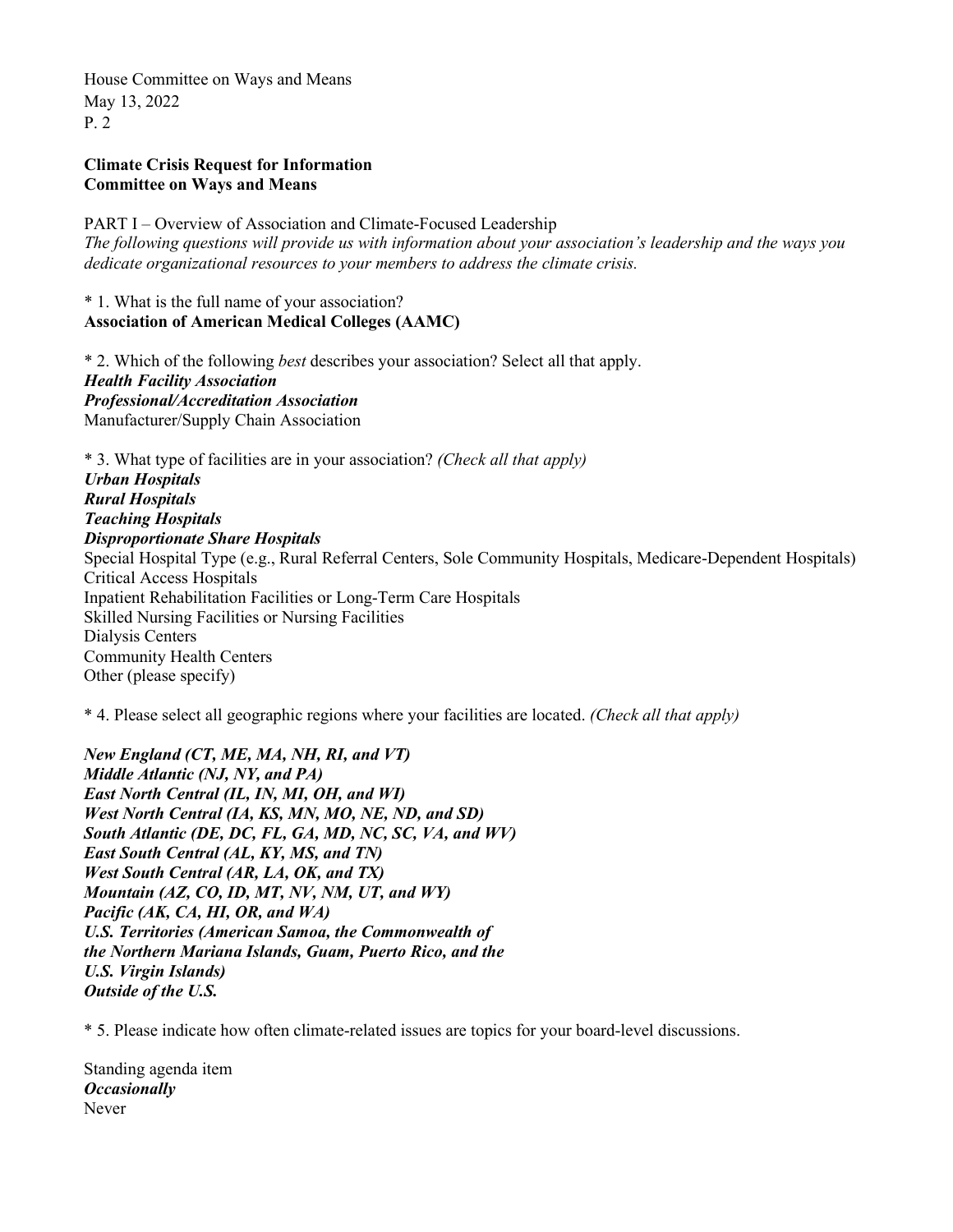\* 6. Please describe the topic areas of your board-level discussions on the following climate-related issues. For topics that are not standing agenda items, please explain why not. *(Each response limited to 500 words)*

The climate crisis's impact on your members:

**There is increasing conversation throughout the association and its board of directors on the topic of climate change and the many ways the academic medicine community is working to address its impact. Climate change negatively impacts health, and as a result, academic medical centers will see increased cases of respiratory and cardiovascular disease, heat-related illness, food- and water-borne illness, vectorborne diseases, threats to food and water security, and threats to mental health in the patients they serve. Moreover, historically marginalized populations in local communities will be disproportionately affected by climate change. Academic medicine systems are partnering on issues of environmental justice with the socially and economically disadvantaged groups in their communities that face the greatest risks from climate change, and many are investing in system-wide efforts to help mitigate their institutions' impact on climate change.**

The impact of your members' organizations on the climate crisis:

**The health care sector is responsible for approximately 8.5% of greenhouse gas emissions in the United States. Like every sector, health care in general and academic medical centers in particular recognize the critical need to reduce greenhouse gas emissions. Academic medical centers are at the forefront of utilizing various mechanisms to reduce the impact of their institutions, patient care, and research practices on the environment through:** 

- **Decreased energy utilization in the operating rooms.**
- **The use of renewable energy.**
- **Decentralized care and telehealth approaches.**
- **Green building design.**
- **Sustainable procurement and supply chain policies.**
- **Waste-reducing food systems.**
- **Upstream social and economic determinants of non-communicable diseases.**
- **Transportation for patients and their families, staff, and learners.**
- **Reduced water consumption; and**
- **Sustainable health care waste management.**

\* 7. Does your association have any established working groups at the executive level assessing the following issues?

*(Check all that apply)*

*The climate crisis's impact on your members The impact of your members' organizations on the climate crisis* Neither

\* 8. Please describe the goals and responsibilities of the executive-level climate working group(s) focused on these climate-related issues for your members. *(Response limited to 750 words)* 

**The AAMC's Council on Teaching Hospitals and Health Systems (COTH) includes the CEOs, presidents, and other executives who lead the AAMC's nearly 400-member teaching hospitals and health systems, and the monthly convening of these leaders regularly includes dedicated time to discuss climate change. The**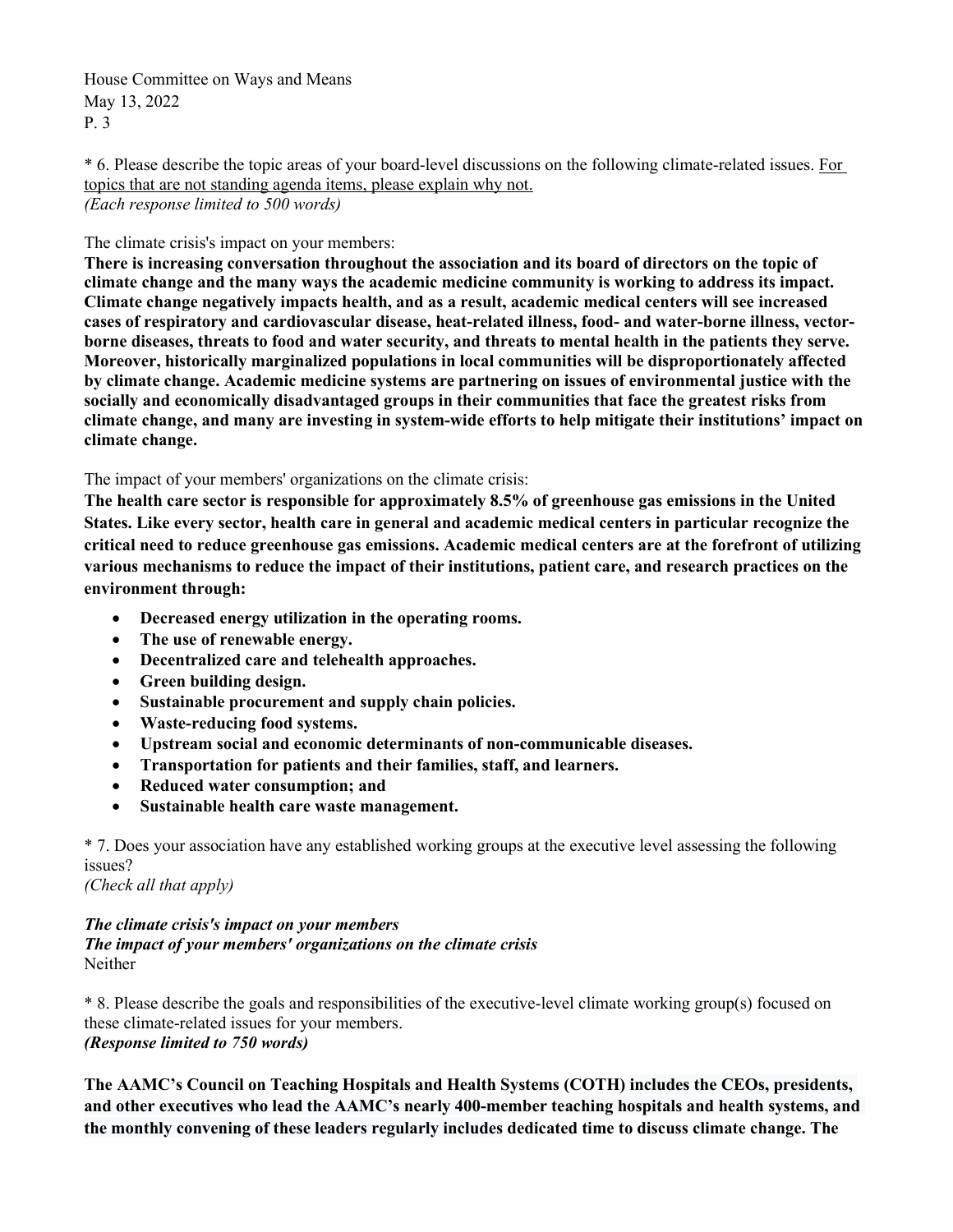**goals and responsibilities of the AAMC's executive-level climate working group and AAMC support staff are to:** 

- **Understand, track, and analyze efforts by member institutions in mitigating the effects of climate change on their institutions and with their patients and the communities they serve.**
- **Understand, track, and analyze efforts that member institutions are taking to reduce their greenhouse gas emissions and make their institutions more sustainable.**
- **Identify and provide a forum for dissemination of best practices for members to learn from each other on these climate change-related efforts.**
- **Identify and coordinate efforts across the mission areas of patient care, research, education, and community collaborations to amplify efforts.**
- **Identify educational programming and training on climate-related issues to inform and transform member's practices and actions; and**
- **Identify and coordinate AAMC's efforts to support member institutions in learning about, identifying solutions to address, and taking actions to reduce greenhouse gas emissions.**

\* 9. Does your association have dedicated staff in charge of assessing the following in an ongoing capacity: *(Check all that apply)*

# *The impact of the climate crisis on your members The impact of your members' organizations on the climate crisis* Neither

\* 10. Please describe the following for each employee at the executive or board levels dedicated (full- or parttime) to climate-related issues: *Professional background Roles and responsibilities Reporting Structure When the role was established*

# **David J. Skorton, MD**

*Professional Background.* **David J. Skorton, MD, is president and CEO of the AAMC (Association of American Medical Colleges), a not-for-profit institution that represents the nation's medical schools, teaching hospitals and health systems, and academic societies. He began his leadership of the AAMC in July 2019.** 

**Prior to assuming the helm of the AAMC, Dr. Skorton served as the 13th secretary of the Smithsonian Institution, where he oversaw 19 museums, 21 libraries, the National Zoo, and numerous research centers and education programs. Before that, he served as president of two universities: Cornell University (2006 to 2015) and the University of Iowa (2003 to 2006), where he also served on the faculty for 26 years and specialized in the treatment of adolescents and adults with congenital heart disease. A pioneer of cardiac imaging and computer processing techniques, he was co-director and co-founder of the University of Iowa Adolescent and Adult Congenital Heart Disease Clinic.**

**Dr. Skorton's full bio can be found** [here.](https://www.aamc.org/media/10286/download?attachment)

*Roles and responsibilities.* **Dr. Skorton leads the AAMC, a not-for-profit association dedicated to transforming health through medical education, patient care, medical research, and community collaborations. It represents all 155 accredited U.S. and 17 accredited Canadian medical schools; more**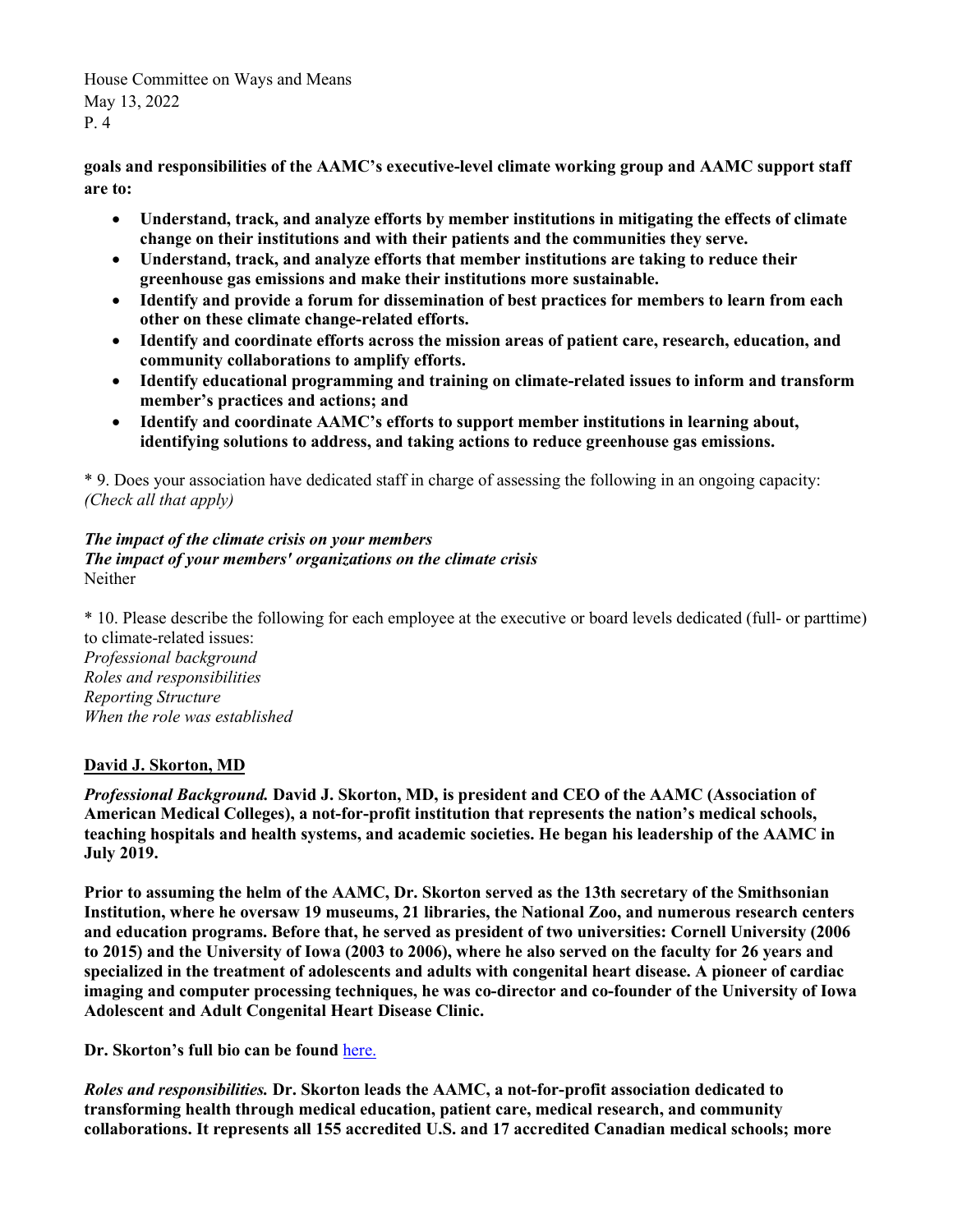**than 400 teaching hospitals and health systems, including Department of Veterans Affairs medical centers; and more than 70 academic societies. Through these institutions and organizations, the AAMC leads and serves America's medical schools and teaching hospitals and their more than 179,000 full-time faculty members, 92,000 medical students, 140,000 resident physicians, and 60,000 graduate students and postdoctoral researchers in the biomedical sciences. In 2022, the Association of Academic Health Centers and the Association of Academic Health Centers International merged into the AAMC, broadening the AAMC's U.S. membership and expanding its reach to international academic health centers. Shortly after his arrival, Dr. Skorton oversaw a comprehensive strategic planning process that established a new mission and vision for the AAMC. It also introduced** [10 bold action plans](https://strategicplan.aamc.org/) **to tackle the nation's most intractable challenges in health and make academic medicine more diverse, equitable, and inclusive.**

**Dr. Skorton serves on the steering committee for the National Academy of Medicine's** [Action Collaborative](https://nam.edu/programs/climate-change-and-human-health/action-collaborative-on-decarbonizing-the-u-s-health-sector/)  [on Decarbonizing the U.S. Health Sector](https://nam.edu/programs/climate-change-and-human-health/action-collaborative-on-decarbonizing-the-u-s-health-sector/)**, and also co-leads its Health Professional Education and Communication Working Group, with partnership from Dr. Alison Whelan, the AAMC's chief academic officer. This is a public-private partnership of leaders from across the health system committed to addressing the sector's environmental impact while strengthening its sustainability and resilience.**

# **Alison J. Whelan, MD**

*Professional Background.* **Alison J. Whelan, MD, became the AAMC's chief academic officer in January 2021 after joining the AAMC as chief medical education officer in 2016. Prior to joining the association, she served as a professor of medicine and pediatrics at Washington University School of Medicine in St. Louis (WUSTL School of Medicine). She held multiple education roles during her tenure, including course director, clerkship director, curriculum dean, and the inaugural senior associate dean for education. In this role, she oversaw the continuum of medical education from medical school admissions through continuing medical education.**

**Dr. Whelan's full bio can be found** [here.](https://www.aamc.org/who-we-are/our-leadership/biography/alison-j-whelan-md)

*Roles and responsibilities.* **In her role, Dr. Whelan oversees efforts that prepare and assist deans, faculty leaders, educators, and future physicians for the challenges of 21st century academic medicine. She leads a staff that addresses critical medical school data, administrative, and operational issues; explores new models of successful mission alignment; focuses on key student and faculty issues; transforms current models of education and workforce preparation across the full continuum of medical education; and supports medical school accreditation activities. Dr. Whelan also serves on Health Professional Education and Communication Working Group with Dr. Skorton, as part of the National Academy of Medicine's**  [Action Collaborative on Decarbonizing the U.S. Health Sector.](https://nam.edu/programs/climate-change-and-human-health/action-collaborative-on-decarbonizing-the-u-s-health-sector/)

*Reporting structure***: This role reports to the AAMC's Office of the President.**

## **Janis Orlowski, MD**

*Professional Background.* **Janis Orlowski, MD, became the AAMC's chief health care officer in 2013. Prior to joining the association, as the chief operating officer and chief medical officer of MedStar Washington Hospital Center in Washington, D.C. From 2004 to 2013, she oversaw the center's medical staff, clinical care, quality, patient safety, medical risk, perioperative services, ambulatory care, and medical education programs.**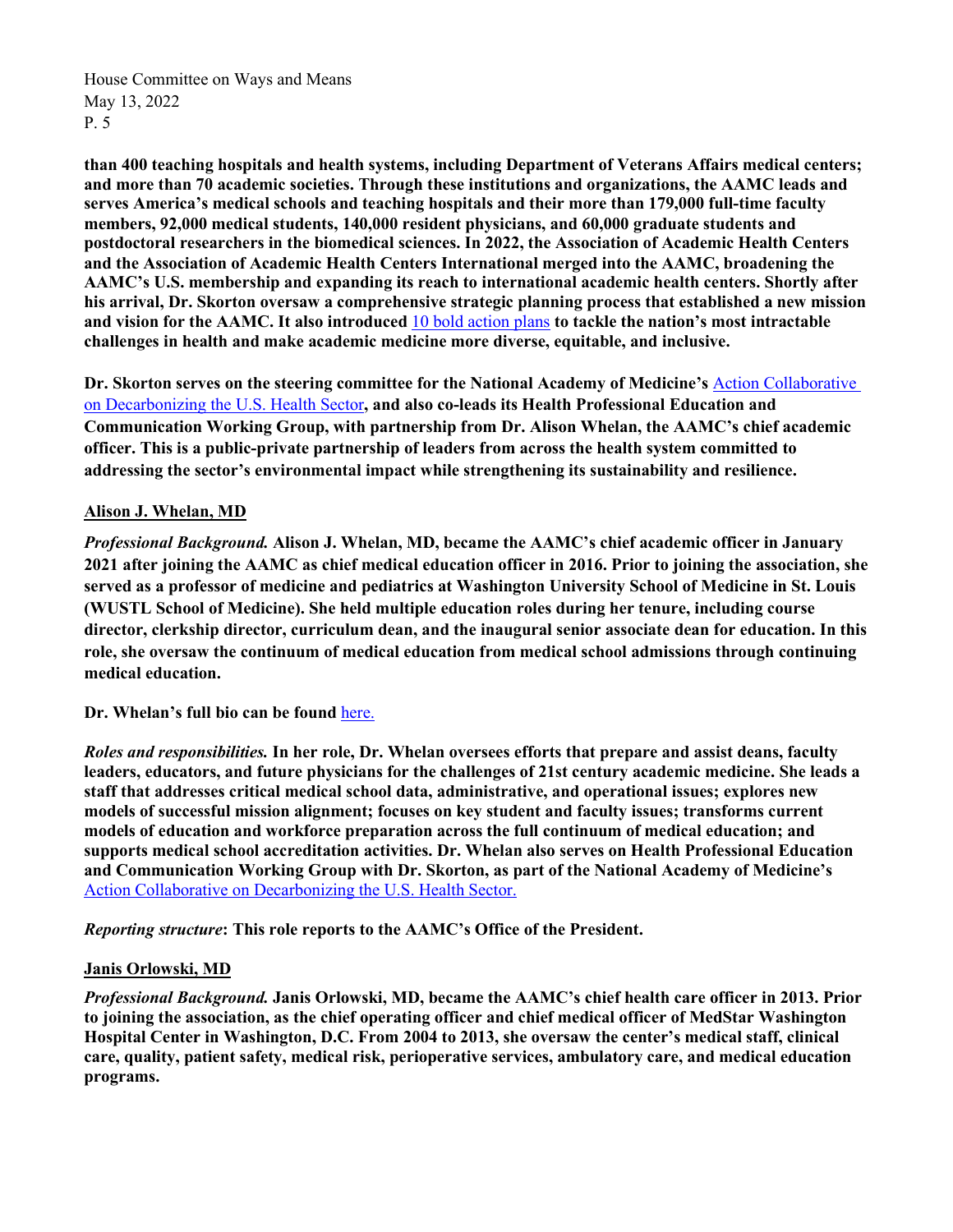**Prior to MedStar Washington, Dr. Orlowski served as associate vice president and executive dean of Rush Medical College of Rush University Medical Center in Chicago. She earned her bachelor's degree in biomedical engineering from Marquette University and her medical degree from the Medical College of Wisconsin.**

## **Dr. Orlowski's full bio can be found** [here](https://www.aamc.org/who-we-are/our-leadership/biography/janis-m-orlowski-md-macp)**.**

*Roles and Responsibilities.* **As chief health care officer, Janis M. Orlowski, MD, MACP, focuses on the interface between the health care delivery system and academic medicine, especially regarding how academic medical centers can leverage their expertise in research and innovation to support emerging reforms. She leads several AAMC constituent groups, including the Council of Teaching Hospitals and Health Systems, which represents the interests of approximately 400 major teaching hospitals and health systems, including Department of Veterans Affairs medical centers. Dr. Orlowski regularly leads these constituent groups in dialogue regarding member institutions' work to address climate change.**

*Reporting structure***: This role reports to the AAMC's Office of the President.**

### **William T. Mallon, EdD**

*Professional background***. William T. Mallon, Ed.D., senior director, strategy and innovation development, is a strategist and innovator with 20 years of experience working with academic medical centers across mission areas. He received his doctorate in administration, planning, and social policy from Harvard University. Dr. Mallon is responsible for strategy development, organizational performance metrics and analytics, and organizational innovation. Dr. Mallon has also led the development of best-practices research and solutions for academic medical centers to improve organizational leadership and effectiveness. He is a member of Practice Greenhealth, the Association for Managers of Innovation, and the Association of Climate Change Officers.** 

*Roles and responsibilities:* **The Senior Director, Strategy and Innovation Development works with the CEO, Leadership Team, Board of Directors, cluster chiefs and senior staff to develop, refine, implement, and assess the impact of the AAMC's strategy on the major issues confronting academic medicine, including climate change. The Senior Director works across the organization on the development, execution, and metrics and analytics of its strategy in multiple areas, including climate change, in order to maintain organizational focus on strategic priorities, to create a culture of innovation, and to evaluate and refine organizational progress in meeting priorities. The Senior Director helps the organization anticipate/meet needs of the future, including those needs related to climate change. He convenes and leads the AAMC's executive-level working group on climate change.**

*Reporting structure***: This role reports to the AAMC's Office of the President.**

## **The role was established in 2012.**

\* 11. Does your association have formal plans to dedicate new or additional expert staff to ongoing assessment of the following: *(Check all that apply):*

*The impact of the climate crisis on your members The impact of your members on the climate crisis* None of the above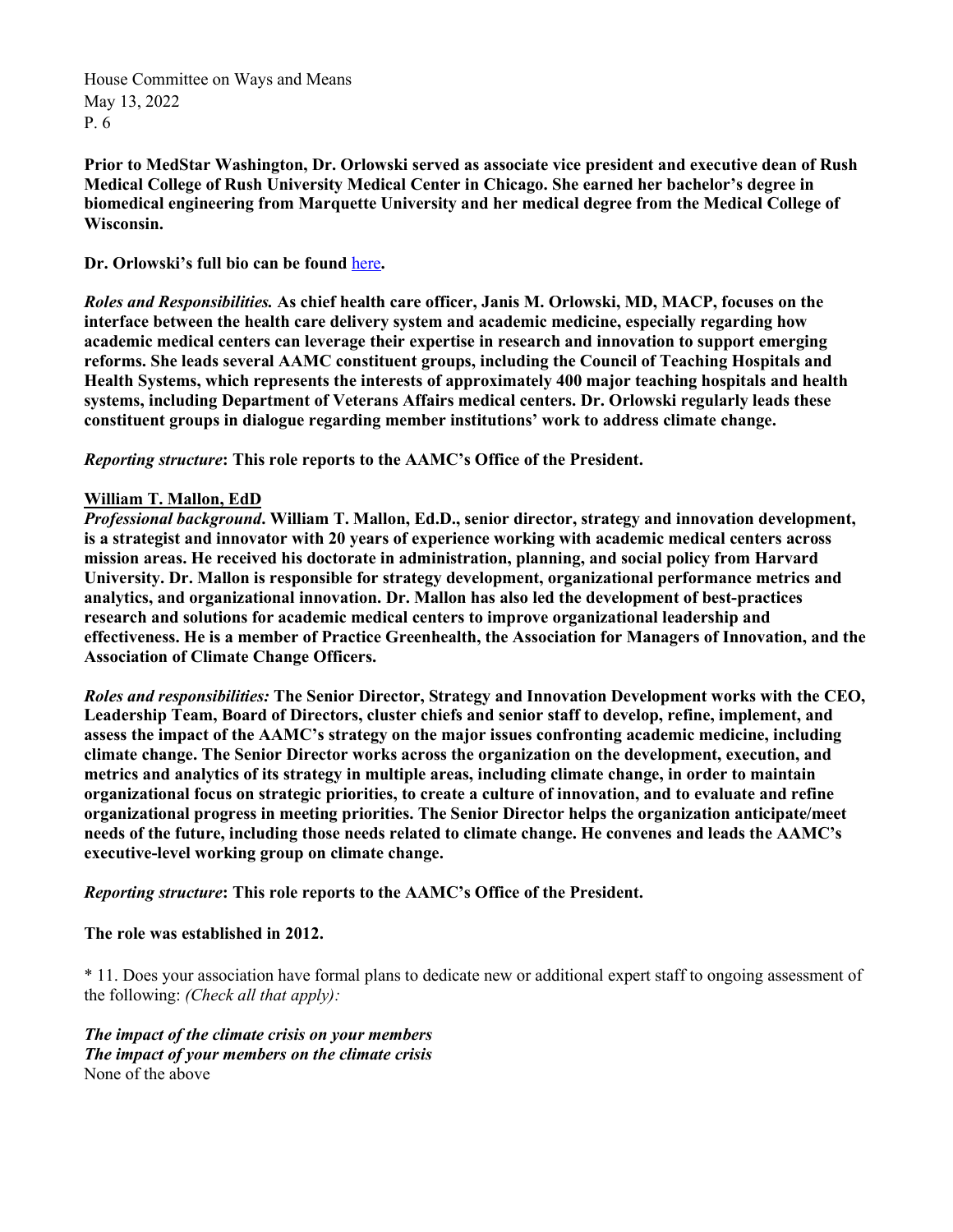Climate Crisis: Request for Information

PART II – Impact of the Climate Crisis on Your Members' Organizations *Impacts of the climate crisis – from the increase in wildfires, to excessive heat and severe drought, to other cataclysmic weather events – have negatively affected many communities and businesses, interrupting operations, saddling organizations with unexpected costs or operational challenges, and otherwise harming mission-critical work. The following questions explore the impact of the climate crisis on your members and your association's response.*

\* 12. Please estimate the percentage of your members that have been affected by any disruptive climate related weather events (e.g., fires, hurricanes, heat waves, etc.) in the last *five* years. Do Not Track - 100

# **Approximately 65%.**

\* 13. Please provide specific examples of the top five climate-related weather events affecting your members in the past five years and the support your association provided. If none, please respond "None" in one of the boxes below.

*(Each response limited to 500 words)*

**Event 1 – Hurricane Maria (September 2017, impacting Puerto Rico) Event 2 – Hurricane Harvey (August 2017, impacting Texas and Louisiana) Event 3 – Winter Storm Uri (February 2021, impacting Texas) Event 4 – Wildfires in the western U.S. (several instances) Event 5 – Tornadoes in midwestern U.S. (several instances)**

14. Please upload any additional information here.

**Based on AAMC staff estimates, approximately 65% of academic medical centers have been affected by disruptive climate-related weather events over the past five years, with an estimated 17% impacted in the last year alone. The AAMC has a tiered approach to respond to each natural disaster affecting its member medical schools and teaching hospitals, to ensure that the institutions are supported, and that learners, trainees, faculty, and patients are safe. When a natural disaster strikes an area in which a member institution is located, the AAMC will engage the medical school and teaching hospital leadership to provide assistance as requested.**

**Depending on the complexity and magnitude of the disaster, the AAMC will convene its internal Rapid Response Team (RRT) for as long and frequent a duration as is necessary to support the needed response. The RRT includes representation from across the AAMC mission areas with the goals of sustaining the medical education, patient care, and research missions and ensuring continuity of member services. The RRT also ensures appropriate sharing of communications between the association, affected member institutions, and the federal government if necessary.**

**For an example of specific support that the AAMC can provide to members, when Hurricane Maria struck Puerto Rico, the AAMC assisted medical students by connecting them to new clinical rotation opportunities outside of the island, and also supported fourth year medical students in completing their residency applications for the Match.**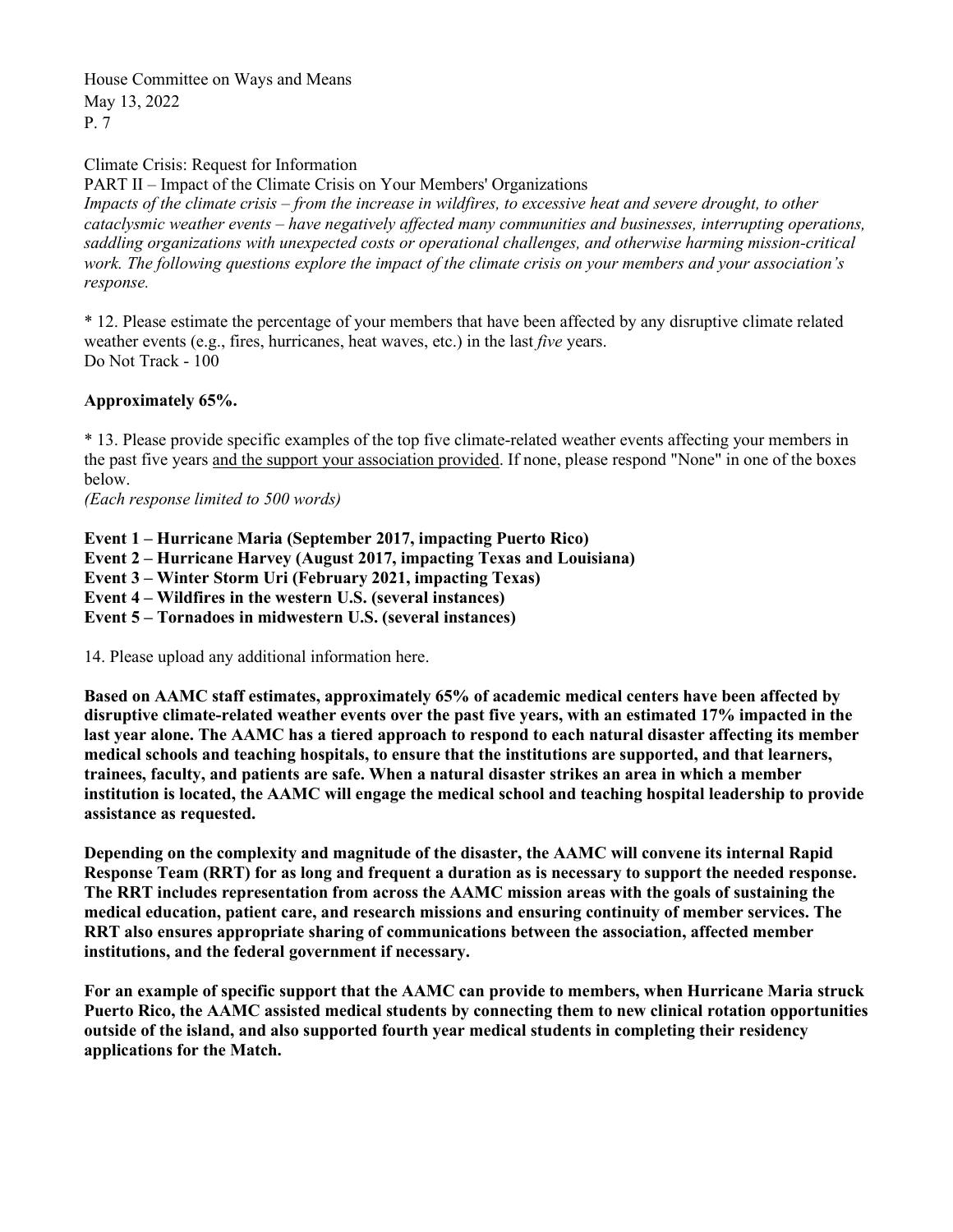\* 15. What are the three biggest concerns your association has (on behalf of your members) about the future impact of climate-related disasters on operations in the coming years? *(Each response limited to 500 words)*

- **1. Physical infrastructure. As the frequency and intensity of U.S. extreme weather events continues to increase, academic medical centers need to have the systems and infrastructure in place to "weather the storm," including the ability to keep emergency departments and other clinical services open and running, minimize supply chain disruptions and price increases, and maintain clinical demand and revenues. Additionally, academic medical centers have to be able to maintain research infrastructure as not to lose research animals and organisms and research data. To train the next generation of physicians and other health professionals, continuity of operations is critical for the education pathways and progress of learners. Academic medical centers and their physician faculty are often the only safety-net providers in their communities; while AAMC-member teaching hospitals comprise only 5% of all U.S. hospitals, they operate 98% of comprehensive cancer centers; 67% of burn unit beds; 66% of level-one trauma centers; and 63% of pediatric ICU beds. They rely on the support of policymakers at all levels of government to ensure continuity of these critical services during extreme weather events.**
- **2. Economic, social, and health inequities on historically marginalized communities. Climate-related weather disasters do not impact all people and communities equally. As anchor institutions, academic medical centers are deeply embedded in their communities and community infrastructure, serving the most vulnerable populations. In order to serve and care for their communities during extreme weather events, academic medical centers need additional financial and infrastructure resources and support to effectively partner with their communities, regional emergency preparedness services, local and state governments, and others, to ensure the health of the public before, during, and after climate-related weather events. Academic medical centers need access to data on climate hazards and community climate vulnerabilities, and the tools and resources to plan, mitigate, and respond.**
- **3. Adequate support to understand, analyze, and identify solutions, and mitigate the impacts of severe weather events on health. The impacts of climate change-related weather events on human health are far-reaching: severe weather will bring more injuries, fatalities, and mental health impacts. The after-effects on water and food supply can contribute to malnutrition and diarrheal disease; poor water quality can lead to cholera, leptospirosis, and harmful algal blooms; extreme heat contributes to heat-related illness and death; and overall environmental degradation will cause forced migration, civil unrest, and mental health crises. All of these impacts on human health need to be further studied and understood, and the researchers at academic medical centers can take up this need with adequate support from federal, state, local, and foundation partners. Public health infrastructure, including that at academic medical centers and their communities, needs to be adequately funded to take on these challenges.**

\* 16. Has your association provided any written guidance to help your members respond to climate-related weather events that disrupt the delivery of care?

Yes *No*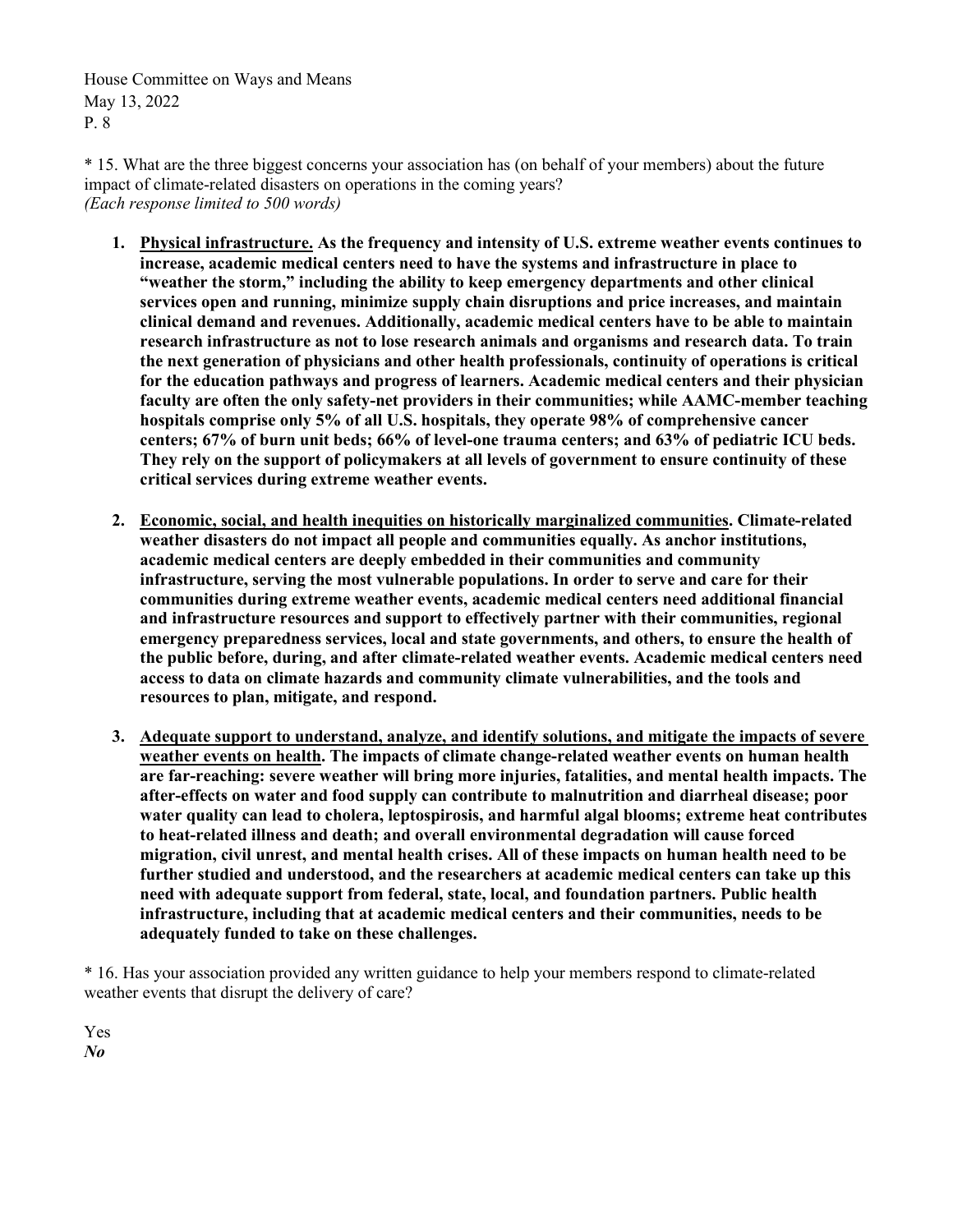PART III – Impact of your Members' Operations on the Climate Crisis

*These questions examine the extent to which your members understand their respective impact on the climate and the steps you have taken to aid them in mitigating those effects.*

\* 17. Has your association produced guidelines on sustainability targets to guide member operations in reducing their carbon footprint?

Yes *No*

\* 18. Does your association have future plans (within the next two to three years) to adopt new or additional guidelines on sustainability targeted to guide your members' operations?

Yes *No*

\* 19. Please describe why you do not have plans to adopt new or additional sustainability targets for your members, including any specific challenges for your association when creating these guidelines. *(Response limited to 500 words)*

**The AAMC is a nonprofit association dedicated to improving the health of people everywhere through medical education, health care, medical research, and community collaborations. Its members comprise all 155 accredited U.S. and 16 accredited Canadian medical schools; approximately 400 teaching hospitals and health systems, including Department of Veterans Affairs medical centers; and more than 70 academic societies. In 2022, the Association of Academic Health Centers (AAHC) and the Association of Academic Health Centers International (AAHCI) merged into the AAMC, broadening the AAMC's U.S. membership and expanding its reach to international academic health centers.**

**As an association representing the four primary and diverse missions of academic medicine, our organizational support for efforts to address climate change extend beyond the operationalization of the hospitals where patient care occurs. The AAMC thus far has worked in partnership with other national organizations with a specific focus on decarbonization of the health care sector to support our members' efforts to commit to and achieve sustainability targets for their physical infrastructure. In addition, with the merger between the AAMC and AAHC, including the AAHCI, both domestic and international health system leaders have been discussing the critical role of climate change on health and health care, as well as the importance of decarbonizing the health sector. The AAMC will work to extend these existing conversations around necessary impact and action to the broader AAMC membership, and most recently conducted outreach to encourage member institutions to sign the Biden Administration's pledge for health care stakeholders to commit to tackling the climate crisis through reducing emissions across the health care sector.**

**Regarding AAMC's work in partnership with other external organizations, two members of the AAMC leadership team are centrally involved in the National Academy of Medicine's** [Action Collaborative on](https://nam.edu/programs/climate-change-and-human-health/action-collaborative-on-decarbonizing-the-u-s-health-sector/)  [Decarbonizing the U.S. Health Sector](https://nam.edu/programs/climate-change-and-human-health/action-collaborative-on-decarbonizing-the-u-s-health-sector/)**. The Climate Collaborative provides a neutral platform for its participants to align around collective goals and actions for decarbonization, based on evidence, shared solutions, and a commitment to improve health equity. The Climate Collaborative's work focuses on health care supply chain and infrastructure; health care delivery; health professional education and communication (which AAMC President and CEO David Skorton, MD, co-leads); and policy, financing, and metrics. In addition, the Climate Collaborative members have agreed, through the Collaborative, to**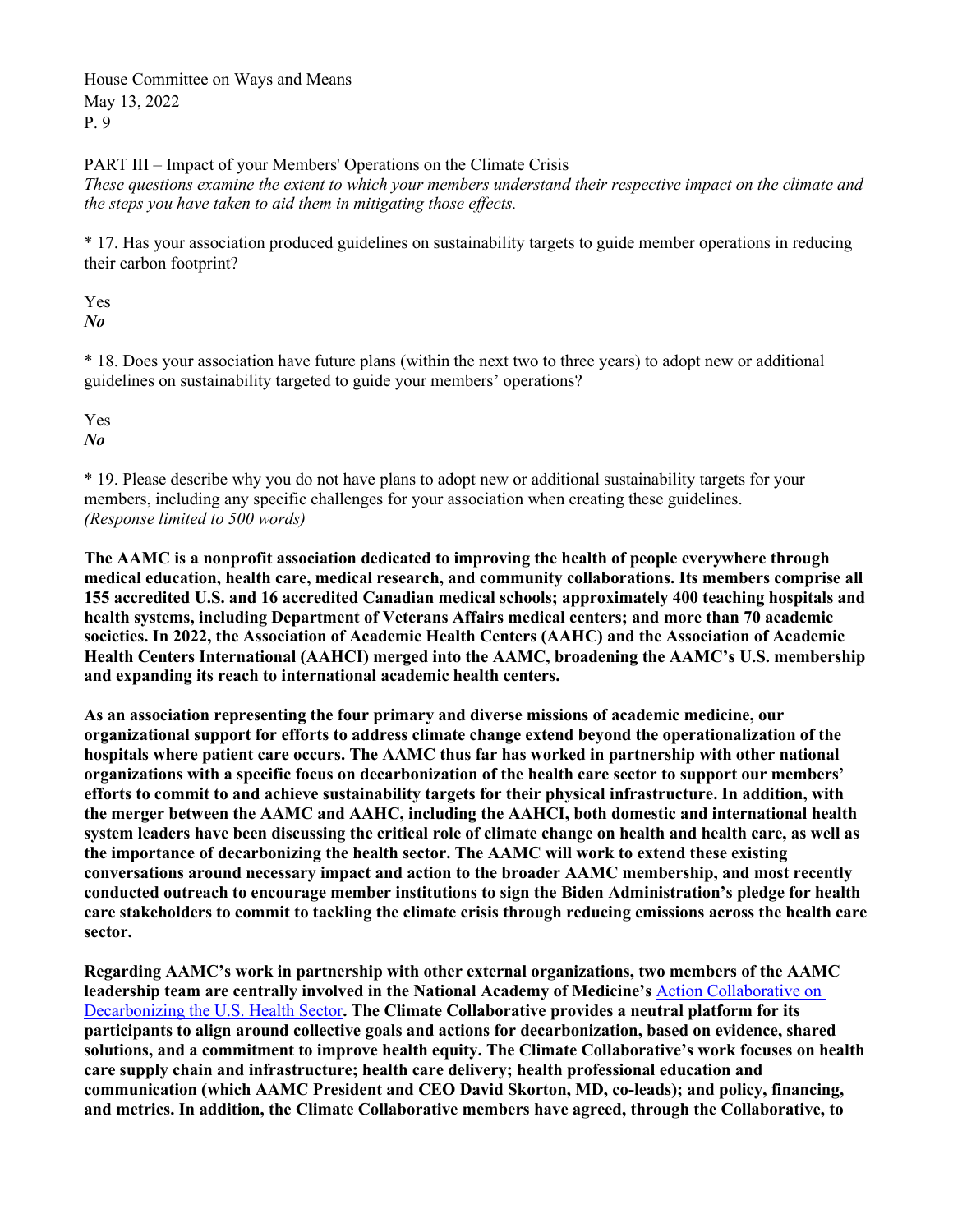**encourage our member hospitals and health systems to sign on to the government's pledge to reduce emissions in the health care sector.** 

**Finally, other health care membership organizations work with academic medical centers and other health facilities to recommend and track sustainability targets. AAMC senior leadership is an active member of Practice Greenhealth, a health care membership organization including hospitals and health care systems, health care providers, manufacturers and service providers, architectural, engineering and design firms, group purchasing organizations, and affiliated nonprofit organizations. Practice Greenhealth is a recognized and respected source for information, tools, data, resources, and expert technical support on sustainability initiatives that help its members meet their goals. Practice Greenhealth indicates that more than one in three hospitals is part of its network, and many AAMC member institutions have received Practice Greenhealth awards for their sustainability efforts.**

\* 20. Do you have a central repository to collect and monitor your members' facility- and system-level greenhouse gas emissions?

Yes *No*

\* 21. Please list the three most significant challenges your members face when considering opportunities to reduce their respective carbon footprints. If none, please respond "None" in one of the boxes below. *(Each response limited to 500 words)*

**Challenge 1: The primary challenge facing AAMC members in initiating efforts to reduce their carbon footprints are the upfront financial investments required to make significant changes. Investing in sustainable, climate-resilient improvements, such as energy efficient equipment and alternative forms of energy, requires hospitals to spend significant capital. The financial stress of the COVID-19 pandemic, layered on top of previous financial pressures and narrow margins, led many hospitals to delay or cancel their improvement and modernization projects, despite a growing need for investment.**

**Challenge 2: Prioritization of the commitment to addressing climate change is not consistent across state and local governments and communities. AAMC members also face various levels of support for decarbonization efforts from their state and local governments. Not only do some academic medical centers not have adequate incentives from state and local policymakers to mitigate the effects of climate change, some even face disincentives to change the status quo and adopt more sustainable operations.**

**Challenge 3: Another challenge for AAMC members are regulatory burdens that impact the health care and research missions. Aside from regulations that are in place for safety purposes, one example of an opportunity to facilitate reduced emissions through federal policy changes would be to maintain the telehealth flexibilities established in response to COVID-19. Absent a permanent extension of the existing telehealth waivers, the existing regulatory requirements disallow sustained and significant use of telehealth, and we appreciate and support Congress' ongoing bipartisan efforts to maintain and make permanent the current flexibilities. These efforts would allow AAMC members and other health care providers to provide more services via telehealth, thus reducing greenhouse gas emissions.**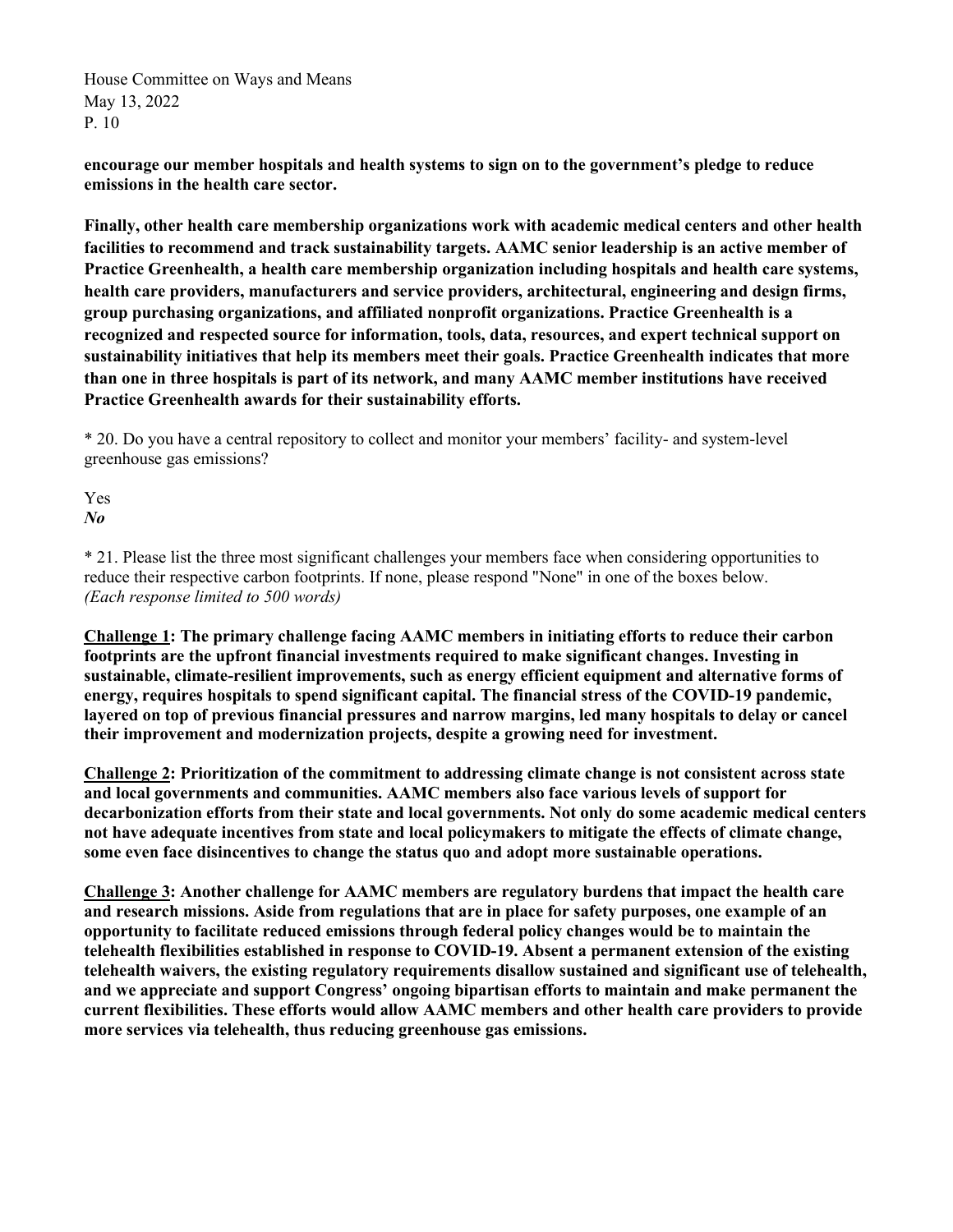\* 22. Is your association aware of any programs (public or private) that assist in meeting climate-related goals by offering resources, guidance, or economic incentives to help your members transition to renewable electricity, invest in building and vehicle electrification, or otherwise aid in efforts to reduce their carbon footprint?

# *Yes*

No

\* 23. What is your association doing to make your members aware of any of these federal, state, or local assistance programs aimed to reduce their carbon footprint? *(Response limited to 500 words)*

**The AAMC is actively pursuing partnerships and collaborations with organizations with missions to create sustainability in the health care sector and to deliver solutions to hospitals and health systems to reduce greenhouse gas emissions (see answer above for further detail). In addition, the AAMC convenes nearly 25**  [affinity groups](https://www.aamc.org/professional-development/affinity-groups) **to provide individuals at its member institutions with access to professional growth, leadership development, networking, and collaboration opportunities. These affinity groups provide opportunities to share best practices and disseminate knowledge relevant to the interest of the individual groups, including a stage for leadership from member institutions to describe their efforts to mitigate their campus's impact on carbon emissions. Additional detail on AAMC's affinity groups is provided in the supplemental attachment.**

\* 24. Please list and describe any federal, state, or local assistance programs or incentives your members have used. Please provide a count of type (e.g., tax, grant, technical assistance) and amount (dollar value) at each level (i.e., federal, state, and local). If none, please respond "None." *(Response limited to 750 words)*

# **Do not know – we have not surveyed our members on this topic.**

*The following questions will examine your association's use of outside tools and resources to assist with your efforts to mitigate your membership's impact on the climate crisis.*

\* 25. Please describe cost savings your members have achieved from using any of these programs or incentives (e.g., lower energy bills, reduced transportation costs). If none or you do not know, please respond "None" or "Do not know."

*(Response limited to 500 words)*

# **Do not know – we have not surveyed our members on this topic.**

\* 26. Please list the biggest challenges for your association in assisting your members in accessing federal, state, and local assistance programs (e.g., lack of awareness of programs or lack of central repository of information). If none, please respond "None." *(Response limited to 500 words)*

**None – we have not yet engaged in this work.**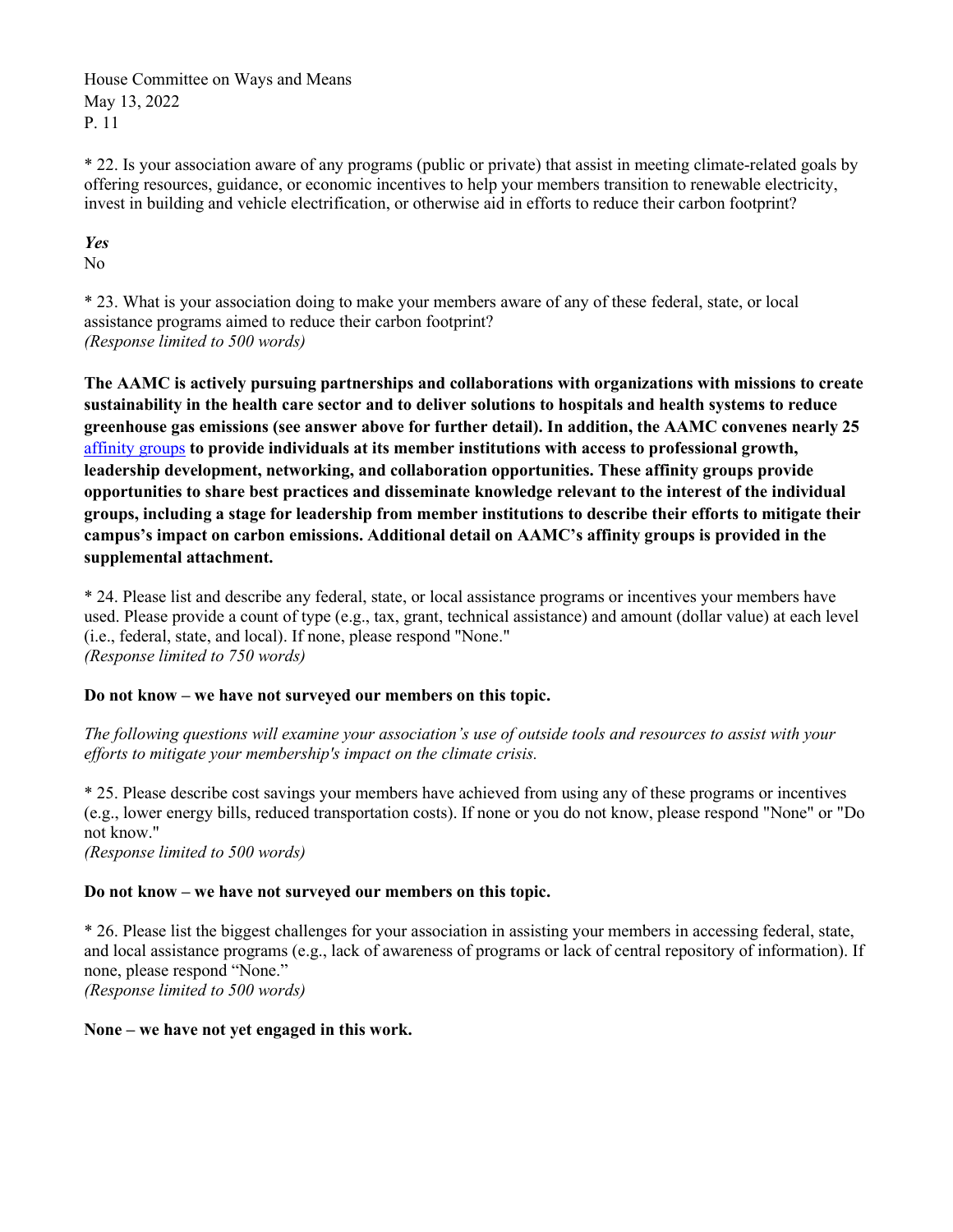\* 27. Please list any obstacles your members have reported in accessing federal, state, or local assistance programs aimed to reduce their carbon footprint (e.g., lack of awareness of programs or lack of central repository of information). If none, please respond "None." *(Response limited to 500 words)*

# **None – we have not surveyed our members on this topic.**

\* 28. Has your association recommended any verifiable, industry-standard tools or resources (e.g., The Environmental Protection Agency (EPA)'s Energy Star Program, The Greenhouse Gas (GHG) Protocol Corporate Accounting and Reporting Standard or Science-Based Targets) to help your members measure their carbon footprint?

Yes *No*

Climate Crisis: Request for Information

PART IV – Workforce Impact on Carbon Footprint

*These questions address your association's efforts to reduce the carbon footprint of your members' respective workforces.*

\* 29. Do you work with your members to provide guidance or recommendations to address the carbon footprint of their workforces (e.g., public transportation subsidies or bike share memberships)?

Yes *No*

\* 30. What are the three most significant barriers your members report in reducing the carbon footprint of their workforces? If none, please respond "None" in one of the boxes below. *(Each response limited to 500 words)*

**Barrier 1 None – we have not surveyed our members on this topic. Barrier 2 Barrier 3**

Climate Crisis: Request for Information

Part V: Cost Impacts of Climate-Related Weather Events

*The next set of questions address the relationship between costs of the climate crisis on your members and the ways your association is helping mitigate your members' impact on the climate crisis.*

\* 31. Has your association compared the cost impacts of weather-related climate incidents on your members' operations relative to the outlays and savings (real or estimated) associated with mitigating your members' impact on the climate crisis?

Yes *No*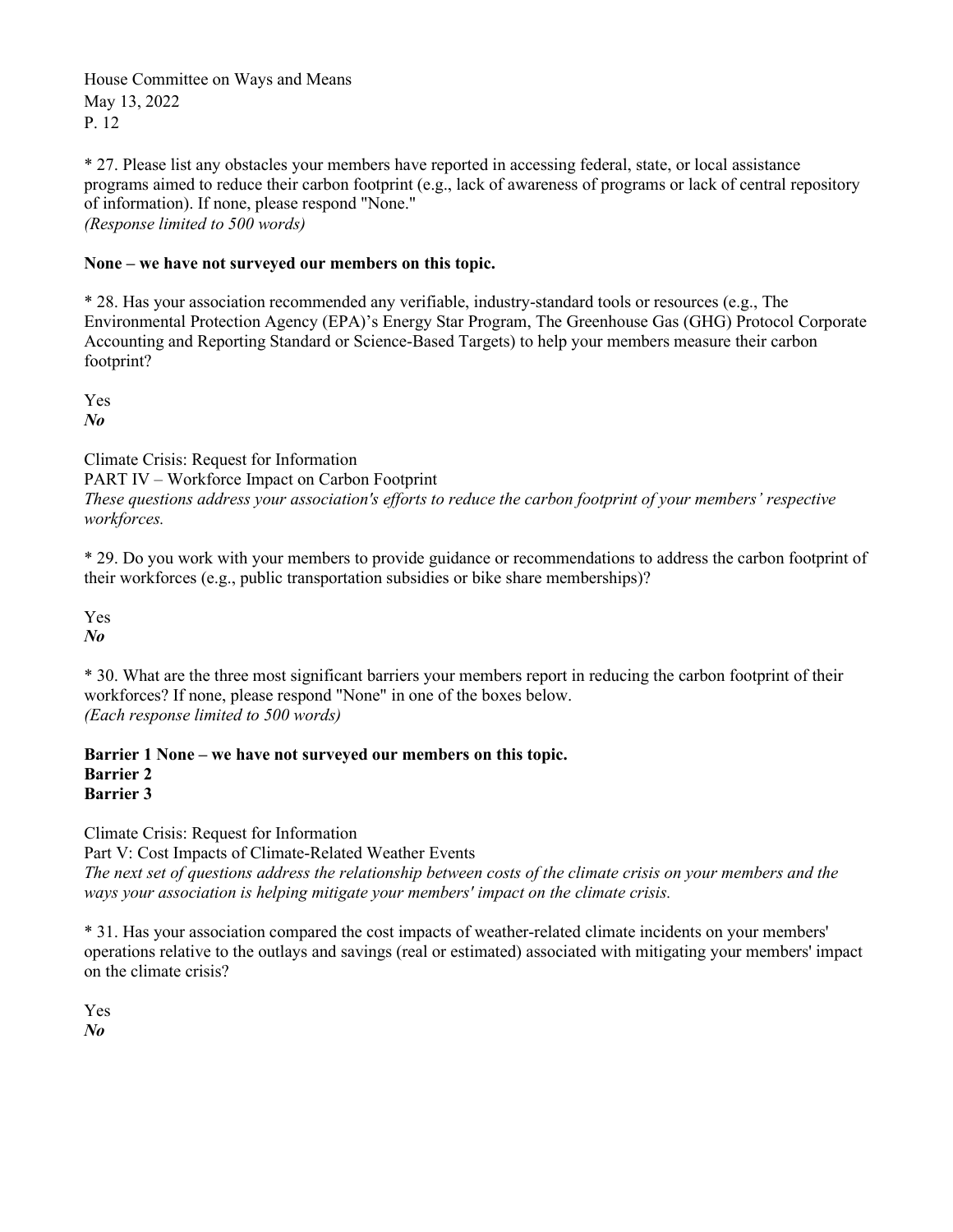Climate Crisis: Request for Information PART VI: Final Thoughts *These questions will address any other information you may want to provide to the Committee on Ways and Means, including proposed policy solutions to help assist with climate-related issues.*

\* 32. Please describe any additional federal, state, and/or local policies that would assist your members in responding to and/or mitigating their impacts on the climate crisis. *(Each response limited to 500 words)*

### Federal

**Both the growing physical infrastructure and financial threats that hospitals face posed by the changing climate underscore the urgent need to protect against power failures and flood damage, among other vulnerabilities. When disasters strike, teaching hospitals and their physician faculty often define the front lines of response, leaving little margin of error to ensure that their facilities are equipped to support large influxes of patients and provide aid to their communities, no matter the hazard. The financial stress of the COVID-19 pandemic, coupled with continued financial pressures and narrow margins, led many hospitals to delay or cancel their capital improvement and modernization projects, despite a growing need for investment. As hospitals are called upon to modernize their infrastructure to meet the needs of a growing and aging population, they are also working to address their impact on the environment and climate.** 

**AAMC member institutions are striving to become more energy efficient and address the impacts of climate change on health and their communities, but this requires significant and substantial investment. Amidst aging hospital and health care delivery infrastructure and ongoing financial recovery from the pandemic, the AAMC recommends that Congress provide additional capital and/or other resources to help offset the high cost of these infrastructure projects. Given that ensuring disaster readiness is more cost effective than rebuilding in the wake of an event, the AAMC believes that federal investments in the physical infrastructure of hospitals are critical as they work to modernize their facilities, respond to climate-based concerns, and ensure patient access to care.**

**As a national organization, the AAMC focuses primarily on federal policies and regulations. However, the majority of existing opportunities for academic medical centers to receive assistance for their sustainability efforts come from state and local entities. Most AAMC member institutions are not-for-profit, and as such, express frustration that many existing incentives to invest in sustainable infrastructure are based on tax exemptions, which non-profit entities cannot take part in. Financial support, whether direct support or through a grant mechanism that is not restricted to for-profit entities would assist academic medical centers in the initial capital investments for sustainability and resiliency projects.** 

**As mentioned above and in the attached supplemental information, the AAMC continues to work toward developing additional suggestions and goals through its work on the National Academy of Medicine's Action Collaborative on Decarbonizing the U.S. Health Sector, as a member of Practice Greenhealth, and in partnership with federal agencies, and would be happy to provide additional feedback in the future.** 

\* 54. Is there anything else you would like us to know about your association's work to address the climate crisis? *(Response limited to 500 words)*

**The AAMC greatly appreciates the opportunity to provide feedback to the committee's request for information (RFI) on the climate crisis and the health industry. The AAMC is a nonprofit association dedicated to improving the health of people everywhere through medical education, health care, medical**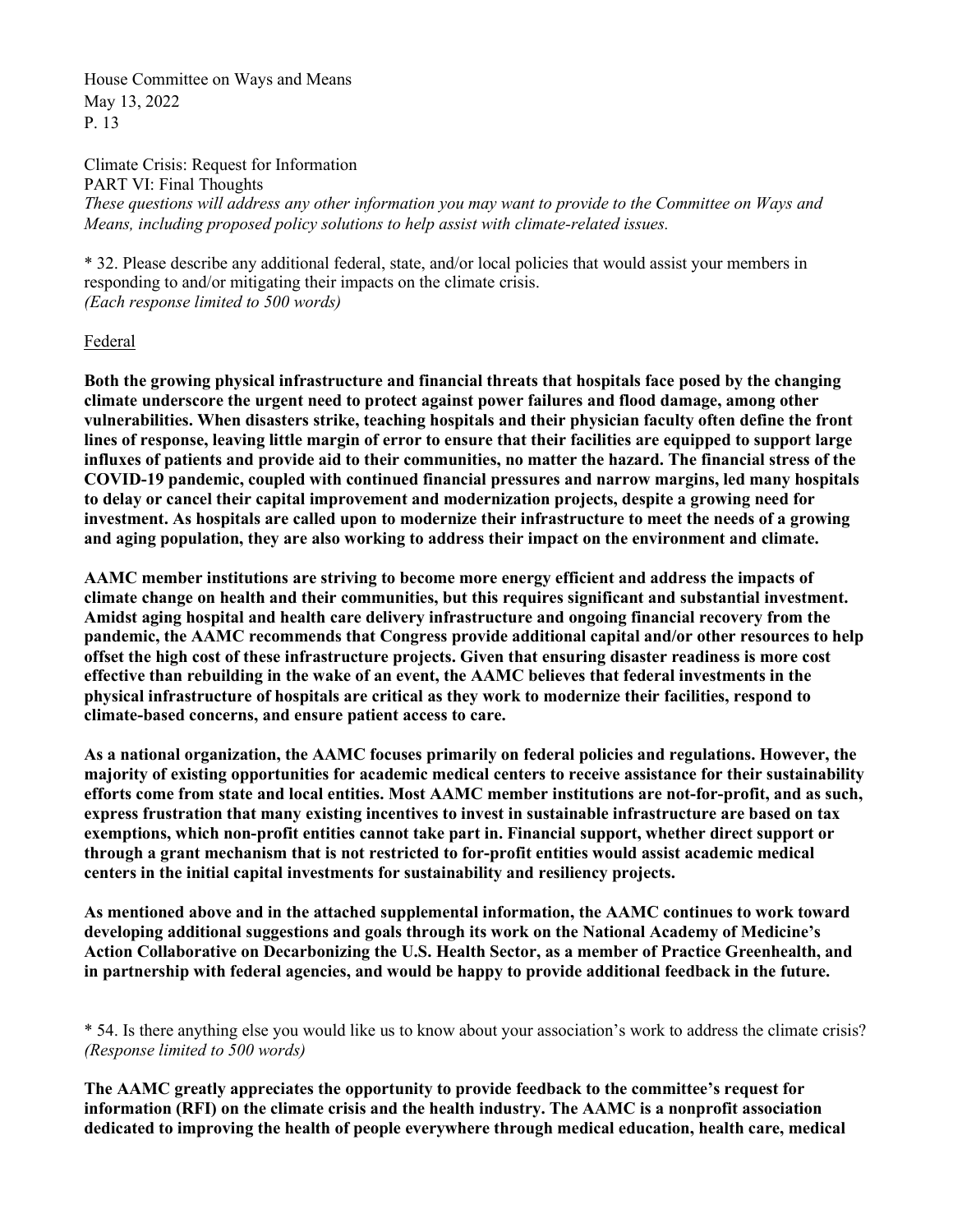**research, and community collaborations. Its members comprise all 155 accredited U.S. and 16 accredited Canadian medical schools; approximately 400 teaching hospitals and health systems, including Department of Veterans Affairs medical centers; and more than 70 academic societies. Through these institutions and organizations, the AAMC leads and serves America's medical schools and teaching hospitals and the millions of individuals employed across academic medicine, including more than 191,000 full-time faculty members, 95,000 medical students, 149,000 resident physicians, and 60,000 graduate students and postdoctoral researchers in the biomedical sciences. In 2022, the Association of Academic Health Centers and the Association of Academic Health Centers International merged into the AAMC, broadening the AAMC's U.S. membership and expanding its reach to international academic health centers. Learn more at** [aamc.org](http://www.aamc.org/)**.** 

**As an organization representing the medical education, patient care, medical research, and community collaboration missions of academic medicine, our organizational support for efforts to address climate change extend beyond the operationalization of the teaching hospitals where patient care occurs. The attached document includes several additional examples of ways the AAMC leads and serves its members to address climate change through the lenses of health equity, the work of its member affinity groups, medical education, and the organizational commitment to sustainability.**

55. Please upload any other information that you would like to share with the Committee related to the climate crisis.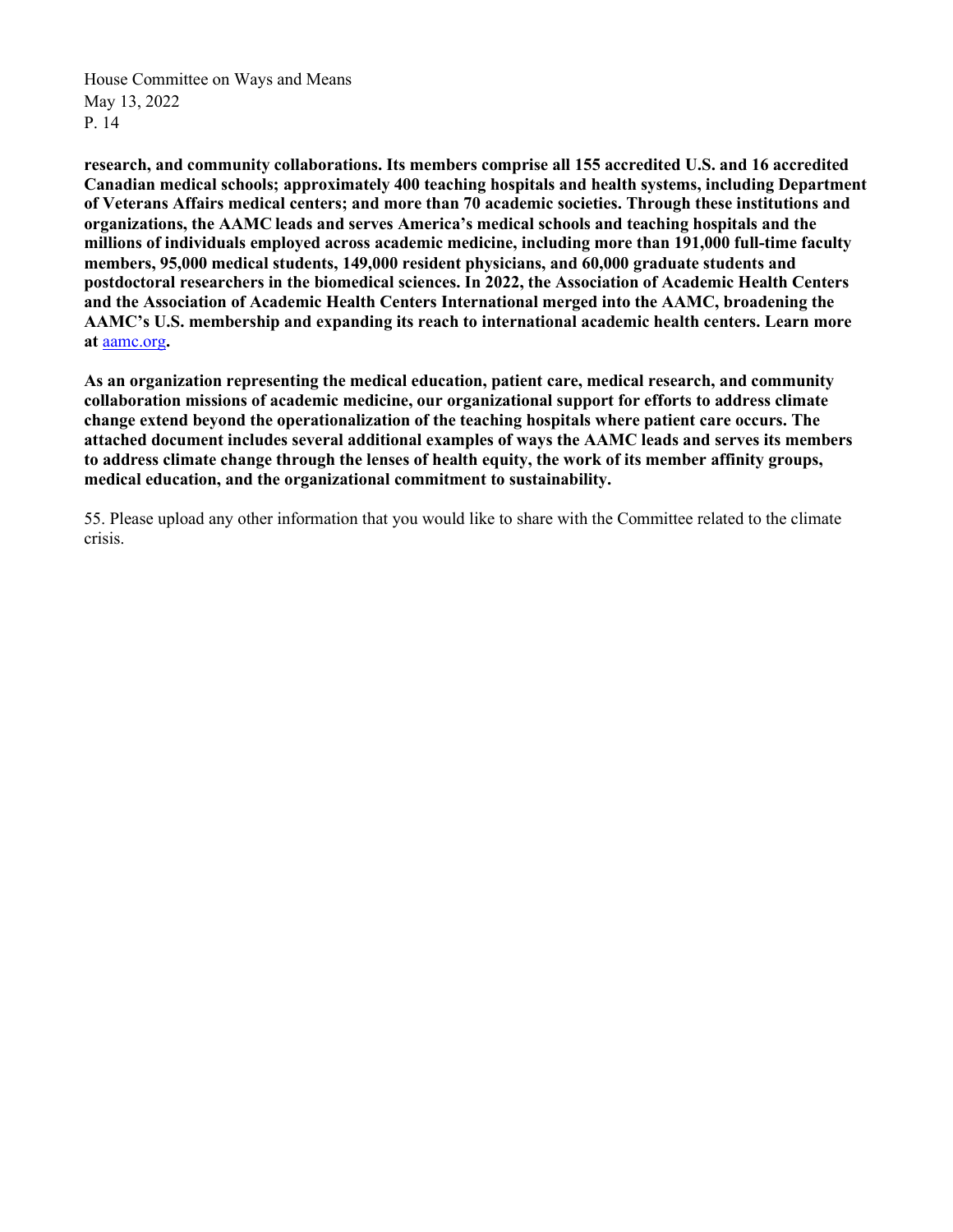# **Additional AAMC Information for the House Ways and Means Committee RFI Response on the Climate Crisis and Health Industry**

Below are several additional examples of ways the AAMC leads and serves its members to address climate change. In addition, with the merger between the AAMC and Association of Academic Health Centers (AAHC), including the Association of Academic Health Centers International (AAHCI), both domestic and international health system leaders have been discussing the critical role of climate change on health and health care, as well as the importance of decarbonizing the health sector. The AAMC will work to extend these existing conversations around necessary impact and action to the broader AAMC membership.

# **AAMC's Commitment to Sustainability**

The AAMC headquarters in Washington, D.C. earned LEED Gold status in November 2015, following its opening in June 2014. The years-long design effort to build a "green" headquarters resulted in several key sustainability measures, including an estimated 35% reduction in interior lighting energy use, reduction in potable water use by over 35% compared to baseline requirements, and filtration and air exchange rate properties that support our LEED certification that exceed COVID safety requirements established by the American Society of Heating, Refrigerating and Air-Conditioning Engineers, the Centers for Disease Control and Prevention, and other regulatory bodies. The building's operating parameters allow for maintaining an EnergyStar certification.

More detail on the building is availabl[e here.](https://www.iesve.com/consulting/projects/2504/aamc)

# **Health Equity**

The AAMC and the [AAMC Center for Health Justice](https://www.aamchealthjustice.org/) believe that efforts addressing the climate crisis must also tackle current and historic environmental injustice. This is a goal that reaches far beyond the medical and health care ecosystem and requires addressing the roots of systemic racial, social, and economic injustice through implementation of regulations, policies, and practices oriented toward equity. The AAMC Center for Health Justice, established in 2021, partners with other organizations, sectors, and community members to build a case for health justice, ensuring that all communities have an opportunity to thrive.

One area of paramount concern is the intersection of various factors, determinants, and health outcomes with climate change and environmental justice. The Center is also committed to the development of tools and strategic mechanisms (e.g., community consultation, financial assistance) to *build*, *support, and sustain* meaningful partnerships with vested communities that are most impacted by environmental injustice and inequity. Through the Center's work on [trustworthiness,](https://www.aamchealthjustice.org/resources/trustworthiness-toolkit) [maternal health equity,](https://www.aamchealthjustice.org/our-work/maternal-health-equity) and [data for health equity,](https://www.aamchealthjustice.org/our-work/data-health-equity) the need for a more comprehensive understanding of the key factors that create or exacerbate climate-related health inequities (e.g., environmental, social, behavioral) have become critically apparent. For example, there is a growing body of research that associates air pollution and heat exposure to adverse pregnancy and birth outcomes (*see* Bruce Bekkar, MD et al. *[Association of Air Pollution and Heat Exposure with Preterm Birth, Low Birthweight, and](https://jamanetwork.com/journals/jamanetworkopen/fullarticle/2767260)  [Stillbirth in the US: A Systematic Review;](https://jamanetwork.com/journals/jamanetworkopen/fullarticle/2767260)* JAMA; 2020).

The Center for Health Justice is also leveraging the expertise of the academic research community and its multisector partner groups (e.g., *Collaborative for Health Equity: Act, Research, Generate Evidence* or [CHARGE\)](https://www.aamchealthjustice.org/get-involved/aamc-charge), to identify ways to advance environmental justice. We are also proactively engaged in various federal efforts, including meetings for the Environmental Protection Agency, National Environmental Justice Advisory Council, White House Environmental Justice Advisory Council, and implementation of the Biden Administration's government-wide "Justice 40 Initiative," established to deliver 40% of federal investments to disadvantaged communities.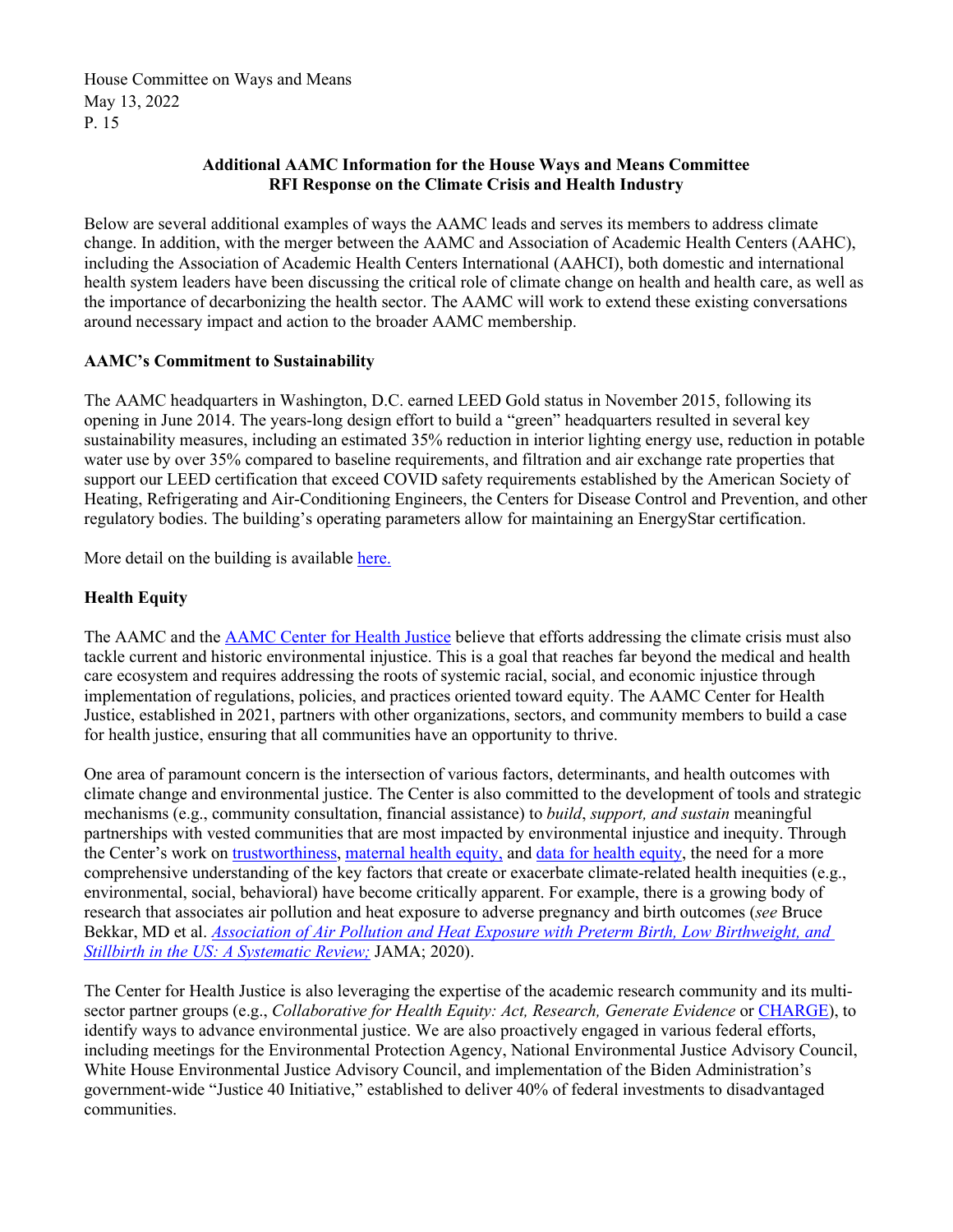In addition, the AAMC is currently reviewing the recently released "Request for Information (RFI): Climate Change Impacts on Outcomes, Care, and Health Equity," issued by the Centers for Medicare & Medicaid Services (CMS) as part of the [FY 2023 Inpatient Prospective Payment System notice of proposed rulemaking.](https://public-inspection.federalregister.gov/2022-08268.pdf) The CMS RFI seeks comments on how to better prepare for harmful impacts of climate change and how CMS can support hospitals. The RFI includes questions in the following three areas: how hospitals determine likely climate impacts on patients (both immediate impacts and long-term chronic disease implications) and developing plans to mitigate those impacts; how hospitals evaluate and plan for the threat of climate emergencies on continuous facility operations; and better understand on how hospital think about and track progress on reducing emissions. The AAMC is currently working with its members to gather information to respond to the RFI by the June 17 deadline.

# **Hosting Forums for Information Sharing for Representatives from AAMC Member Institutions**

The AAMC convenes nearly 25 [affinity groups](https://www.aamc.org/professional-development/affinity-groups) to provide individuals at its member institutions with access to professional growth, leadership development, networking, and collaboration opportunities. These affinity groups provide opportunities to share best practices and disseminate knowledge relevant to the interest of the individual groups, including a stage for leadership from member institutions to describe their efforts to mitigate their campus's impact on carbon emissions.

In 2019, AAMC staff co-convened an institutional resiliency symposium in partnership with three affinity groups — the Group on Institutional Planning (GIP), Group on Business Affairs (GBA) and Group on Research Advancement and Development (GRAND). The agenda from that symposium is attached separately to this response.

In 2018, the GIP [sponsored a webinar](https://www.aamc.org/professional-development/affinity-groups/gip/webinar-emergency-preparedness) titled Emergency Management and Organizational Resilience in Higher Education: Surviving and Thriving in the Face of Adversity. The webinar focused on an overview of emergency management in a higher education environment and highlighted the disaster phases: response, continuity, recovery, mitigation, and preparedness. It did so by highlighting the results of a national 2016 needs assessment of emergency management programs at institutions of higher education (IHEs) in the United States. The findings were based on information collected from a survey of emergency management practitioners at IHEs, targeted interviews, and case studies. The findings identified five key themes related to emergency management program needs: institutional engagement, training and exercises, plans and operational continuity, staffing and resources, and partnerships and assistance. The session also looked at the core elements of organizational resilience and 13 key indicators to assess your institution's resilience.

In addition, the AAMC hosts individuals from its member institutions each November in an annual meeting: Learn, Serve, Lead. This is the largest convening of our members, with more than 4,000 yearly attendees. For the 2022 annual meeting, the planning committee is considering several opportunities through plenary and concurrent sessions to highlight the impacts of climate change on our members, and our members efforts to address climate change.

## **Medical Education**

The AAMC, in partnership with the American Dental Education Association, publishes *MedEdPORTAL*, a MEDLINE-indexed, open-access journal of teaching and learning resources in the health professions. *MedEdPORTAL* publications are stand-alone, complete teaching or learning modules that have been implemented and evaluated with medical or dental trainees or practitioners. Each submission is reviewed by editorial staff and external peer reviewers.